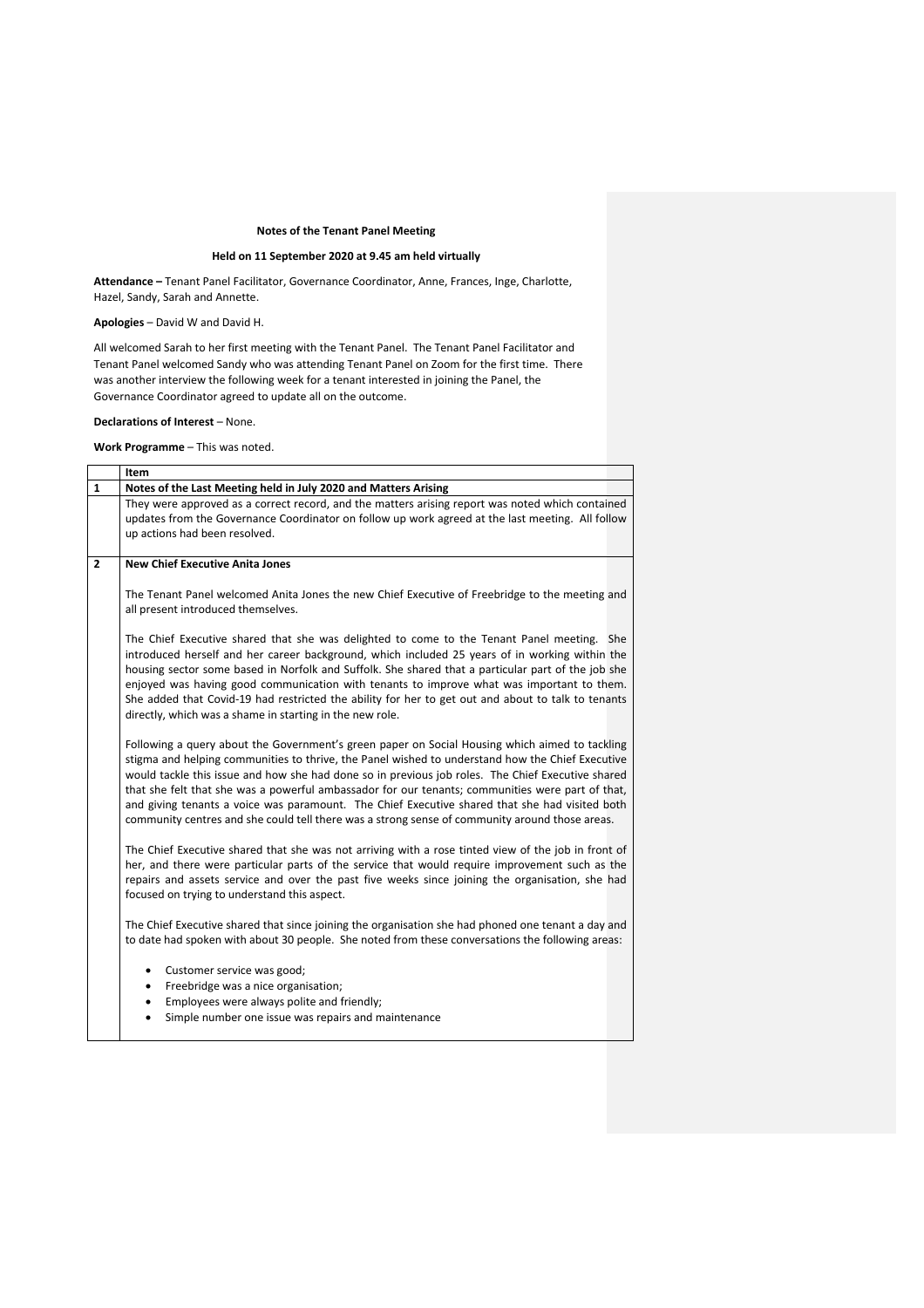The Chief Executive had recently also visited Hillington Square and she could see that it was an amazing improvement.

A Tenant Panel member welcomed Anita and wished to make a positive comment. They shared that for tenants in social housing there had been a 'class system' in the United Kingdom for many decades and it would take time for those barriers to be removed and certainly not suddenly, but there were many good movements on removing barriers locally and nationally. The Tenant Panel Member commented that within a tenants own community there are often lots of opportunities to interact positively, the wider community was also not just made up of social housing, and they could therefore become champions of 'coming from social housing' and take part in all the activities on offer. The Panel Member shared that in taking this view they were not at risk of becoming victims and less likely to be affected by stigma.

The Chief Executive shared that the Leadership Team and Board had begun discussions on the next five year business plan and what the priorities might be, she was interested to know if Tenant Panel Members had a top three that should be included.

Tenant Panel Members shared suggestions to be included in a top three priority list:

- Exterior of homes was very important on the outside not just the inside and had been an outcome from the Tenant Priorities Survey in 2017. Architects had won awards on their amazing designs fitting into landscapes and new builds did not stand out as much as social housing homes. Housing associations had the opportunity to champion architects to help integration into the surrounding community so that social housing did not immediately stand out.
- Keeping up with repairs.
- Being part of local events. In King's Lynn there was a great presence from Freebridge but it was important that it took part in the rural villages too.
- Property Services in particular in recent times prior to Covid-19 maintenance was taking 10-12 weeks to put repairs in place. What starts as a minor repair when reported by tenants can then turn into major if left and over the winter even worse. Property Services needed to be reviewed as top priority.
- When a tenant takes on a tenancy for a property, it would be good that there is more of a hand over to show customers how to use their homes as efficiently as possible in terms of heating and hot water.
- When a tenant moves into a property, a deep clean financially and environmentally may make more sense than removing all unfixed items. Either incentives so that there is the best decorated home or garden may help tenants think about their homes more. Alternatively, another decorating voucher other than when just moving into a home may encourage people to look after their homes.
- Over the next 5 years, it would be good to introduce an inspection standard and perhaps incorporate the health and safety standard.
- Maybe try to house people in areas where there are others who have similar needs.
- Next five years look at the communications and system used by the Contact Centre for raising repair jobs, as it is not working.
- Get the existing stock up to standard. Freebridge needs to have better follow ups to see if the work has been done properly and that tenants are satisfied.
- Communication back to tenants. Tenants will speak to managers and directors to look at a problem, and they say that they will look into it and they do not get back to them. Tenants are more interested in the current housing stock, and there can be the perception that Freebridge is only interested in new development.

Deleted: The feeling can be that there is no point in telling Freebridge anything if they do not respond to queries.

Deleted: seemed to let Freebridge down quite badly,

 $\int$  Deleted: they arrive with it ripped bare but

The Chief Executive shared that information that had been shared with her by tenants gave her a clear manifesto, and agreed that Freebridge within the community should not just be about the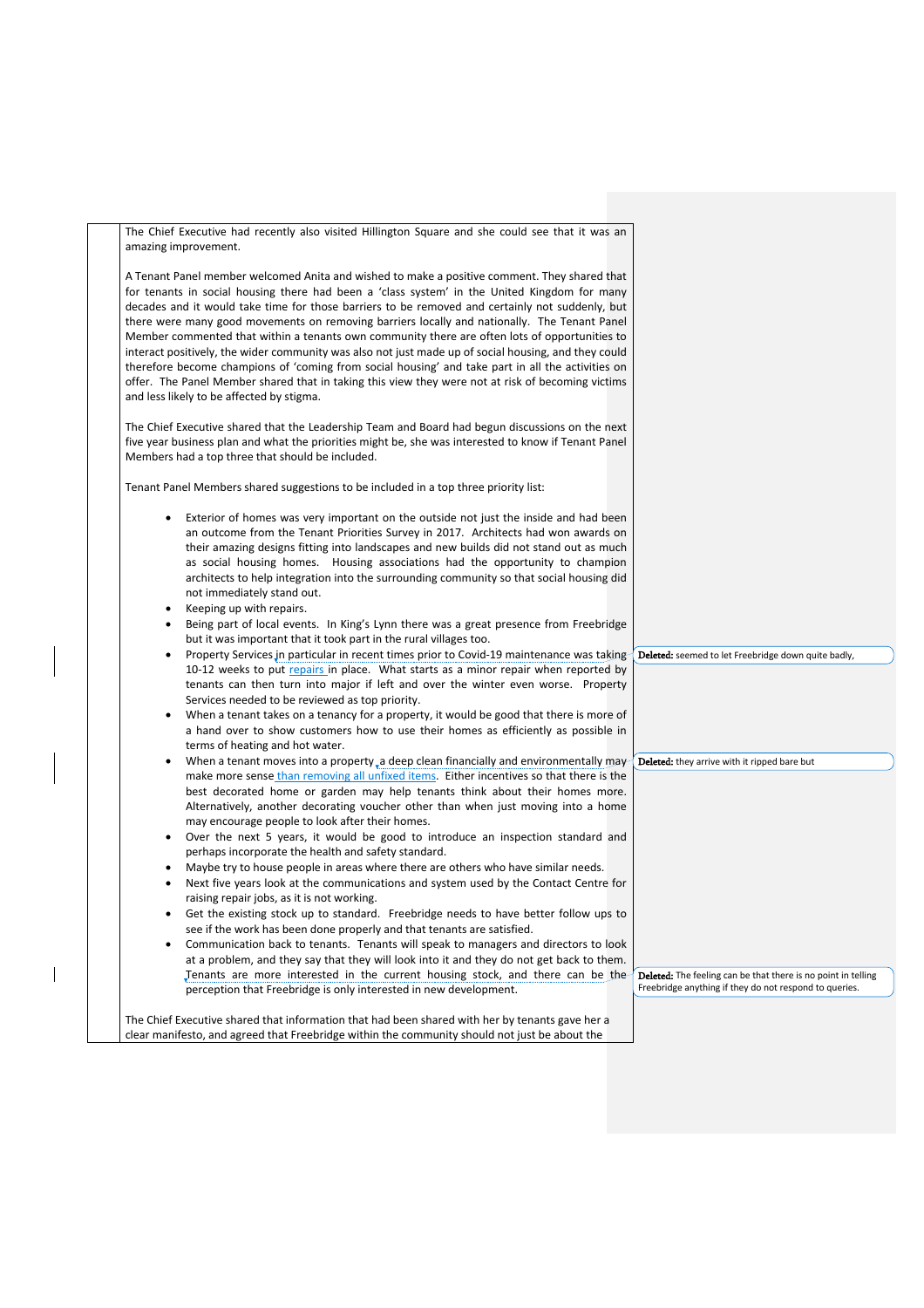|   | town centre in King's Lynn but across the borough. Property Services was a priority and a focus, and<br>though she had only been in post for 5 weeks she was already really proud of what was being<br>delivered at Freebridge, but repairs satisfaction of 67% needed improvement. She shared that<br>having an in-house team was positive as tenants can be familiar with those who visit their homes,<br>but it has to work and has to be the highest level of customer service. She shared that she would<br>expect the Tenant Panel to hold management to account on these aspects. Other aspects was<br>about giving homes a type of annual inspection and health and safety check at the same time, and<br>to look at everything that needed doing within a property. She shared that it was a good idea to<br>have a campaign about how people can feel proud about their homes. She added that the<br>handover of a letting is the first impression that a customer will get of Freebridge and so that<br>crucially needed to be right. |
|---|--------------------------------------------------------------------------------------------------------------------------------------------------------------------------------------------------------------------------------------------------------------------------------------------------------------------------------------------------------------------------------------------------------------------------------------------------------------------------------------------------------------------------------------------------------------------------------------------------------------------------------------------------------------------------------------------------------------------------------------------------------------------------------------------------------------------------------------------------------------------------------------------------------------------------------------------------------------------------------------------------------------------------------------------------|
|   | The Chief Executive shared that the topic of new homes and existing homes had been discussed<br>quite a lot across housing associations, and it was great to be able to help people gain access to new<br>homes in West Norfolk, but not at the detriment of the current stock. The Board discussions had<br>included this aspect at the strategy afternoon recently, but this was a challenge, as customers<br>would potentially see new developments being built to a better standard than those, which they<br>live in. She wished to assure the Tenant Panel that there was not ever any intention to make new<br>homes more important than existing homes. The more homes that Freebridge build the more<br>money there is to recycle back into the organisation, communities and existing stock.                                                                                                                                                                                                                                           |
|   | The Tenant Panel Facilitator thanked the Tenant Panel for their comments. The Chief Executive<br>shared that she would enjoy having continued conversations with the Tenant Panel and she<br>intended to come back. The Tenant Panel Facilitator shared that the Tenant Panel could always<br>have more time with the Chief Executive and the Tenant Panel had lots of expertise it had built up<br>over time that she was welcome to utilise. The Chief Executive wished to thank the Tenant Panel<br>for the time in meeting with them, the Tenant Panel thanked her for attending, and she left the<br>meeting.                                                                                                                                                                                                                                                                                                                                                                                                                               |
| 3 | Quarterly Update from Board with Simon Smith, Vice Chair of the Board<br>Simon Smith attended the Tenant Panel Meeting to provide a quarterly update from the Board; and<br>in attendance was also Board Member Pauleen Pratt.<br>Simon wished to open the session to share that since Anita Jones, Chief Executive had joined the<br>organisation five weeks previous, she was the leader of the organisation in this role, and the Board<br>was very much there to set the strategy and each part had different set roles.<br>Also discussed at the Strategy afternoon had been the topic of development and homes that people                                                                                                                                                                                                                                                                                                                                                                                                                 |
|   | wanted to live in and that they also needed to be in the right location and that it was not just about<br>the quantity built. He shared that often the topic of development was complex of what you may<br>expect initially. The Board also discussed carbon neutral, and in order to achieve this it would<br>create a huge spending need much like other associations the need to get to grip with it was on the<br>horizon. There would be a need for more investment on the current stock in terms of the decent<br>homes standard and over the next five years, there would be lots of work to ensure the decent<br>homes standard was maintained.                                                                                                                                                                                                                                                                                                                                                                                          |
|   | He shared that they also discussed Risk and its Management, which was a dry subject but a very<br>important one, and when considering Covid-19 there were controls to ensure everything worked<br>well and most risks needed to be managed in this way.                                                                                                                                                                                                                                                                                                                                                                                                                                                                                                                                                                                                                                                                                                                                                                                          |
|   | Simon shared that the Tenant Panel could be assured that the finances of Freebridge were very<br>strong and the ability to get funding was good, and rents had continued to be paid with not a great<br>deal of issues with arrears, which was better than they had feared from the onset of the pandemic. Deleted: However, the bigger test was yet to come with the                                                                                                                                                                                                                                                                                                                                                                                                                                                                                                                                                                                                                                                                            |

 $\begin{array}{c} \begin{array}{c} \end{array} \end{array}$ 

Furlough scheme ending at the end of October.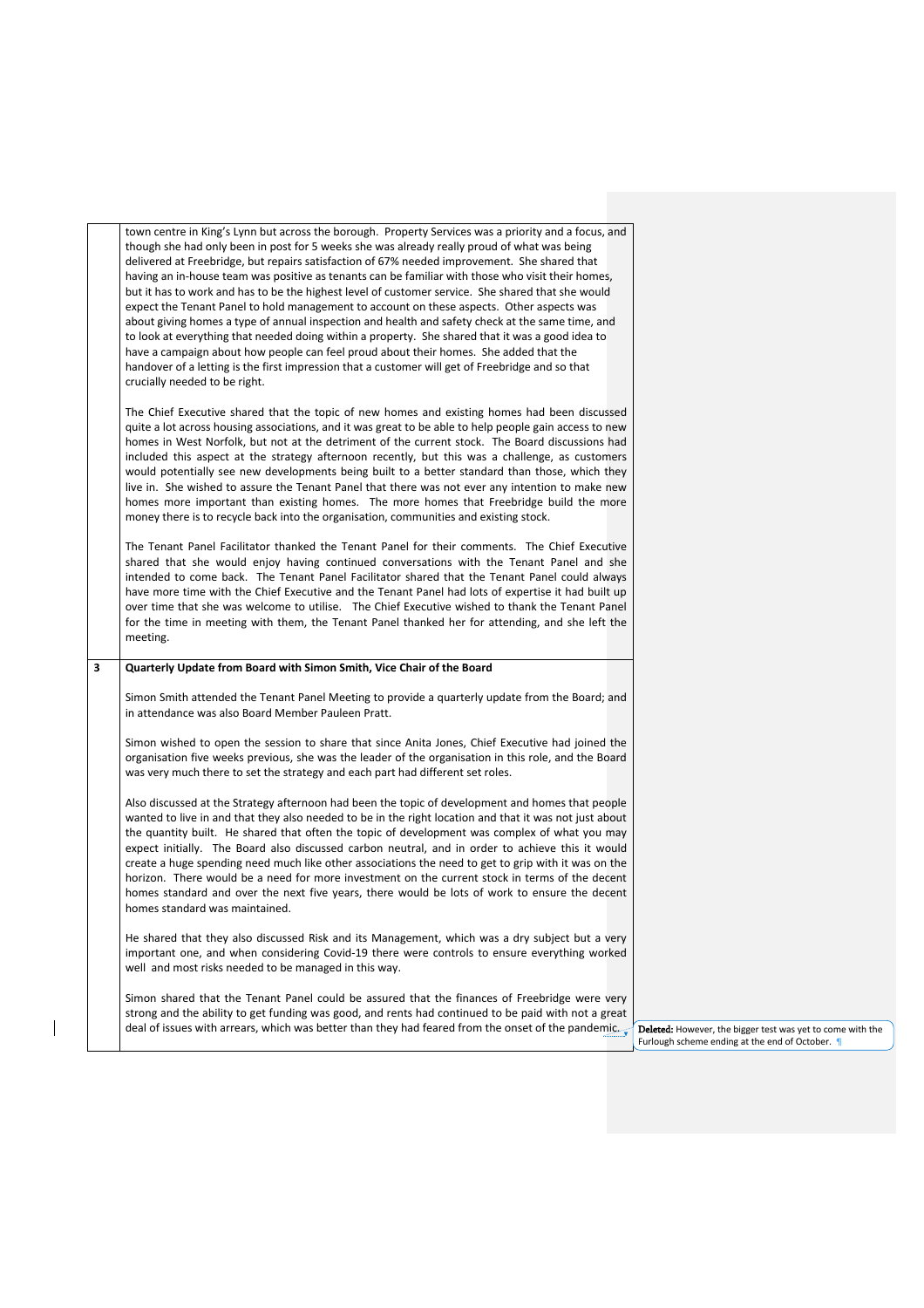Simon reminded the Tenant Panel about the Tenant Priority Survey conducted in 2017, and shared that the top five areas that were shown by tenants was important and needed to be remembered.

There was also discussion about the Freebridge community offer, and around what it offered in town and rurally in supporting sustainable communities.

Finally, in the light of looking to maintain a reputation a recent article had been provided in the local media about Anita joining Freebridge. This had been shared with the Tenant Panel on email.

Simon shared that it was envisaged that when Anita comes back to the Board with some plans close to the end of the year, the Board will look to provide her with feedback and comments, and then work could start on rolling out what is required next year.

The Tenant Panel Facilitator wished to thank Simon for the information.

A Panel Member commented that they would assume from the update provided that the Board and Leadership Team meeting was quite an in-depth discussion and with so many points covered. They added that they were delighted that carbon footprints had been brought to the forefront of the agenda, particularly as most areas of the business was regularly covered this was a new subject brought to the Tenant Panel's attention.

Pauleen shared that the Board and the Leadership Team were keen that there were visible improvements. Discussions that the Board had, had shaped that Freebridge were part of the wider community and it was about homes not property. The Board was hoping that the Leadership Team brings change and looks to move areas forward quickly. There were building blocks to get right so that we can start doing the 'better' stuff. Pauleen felt that discussions had proved positive and pushing the business forward and hoped to feed this back to the Tenant Panel, as well as hearing what the Panel members say as a different perspective.

A Tenant Panel member commented that it all sounded positive and a right direction to go in and it will be interesting to see what happens over the coming months to see if this happens.

Following a query about carbon neutral Simon shared that the Government were expecting it from Freebridge and we will be looking to comply with national housing standards. Housing associations had to have a 35-year plan as required by the regulator; small changes can be enormous across the lifetime of any plan. The Board will be needing lots of guidance on this topic going forward.

A Panel Member commented that with new builds it was easier to achieve carbon neutrality as architects were already working to new rules in order to make it work, but for Freebridge employees to call on houses in the course of their work if the whole fleet were replaced with electric vehicles it would make a massive impact on this target. In addition, people sharing transport would help. A Panel Member commented that it was good to bring older buildings up to an energy saving standard but there was very little you could do unless you invest in areas such as insulation and solar panels.

The Tenant Panel Facilitator highlighted that as part of Covid 19 the carbon footprint had lowered somewhat with employees working from home etc. Simon shared that the meeting on Monday had been the first 'in person meeting' in last 6 months with some attending remotely, and potentially the only meeting that would be held in this way for the coming months.

The Tenant Panel thanked Simon and Pauleen for their attendance and they left the meeting.

## **4 Update on the Customer Service Committee Pilot**

Angus MacQueen, Company Secretary attended the meeting to provide an update on the Customer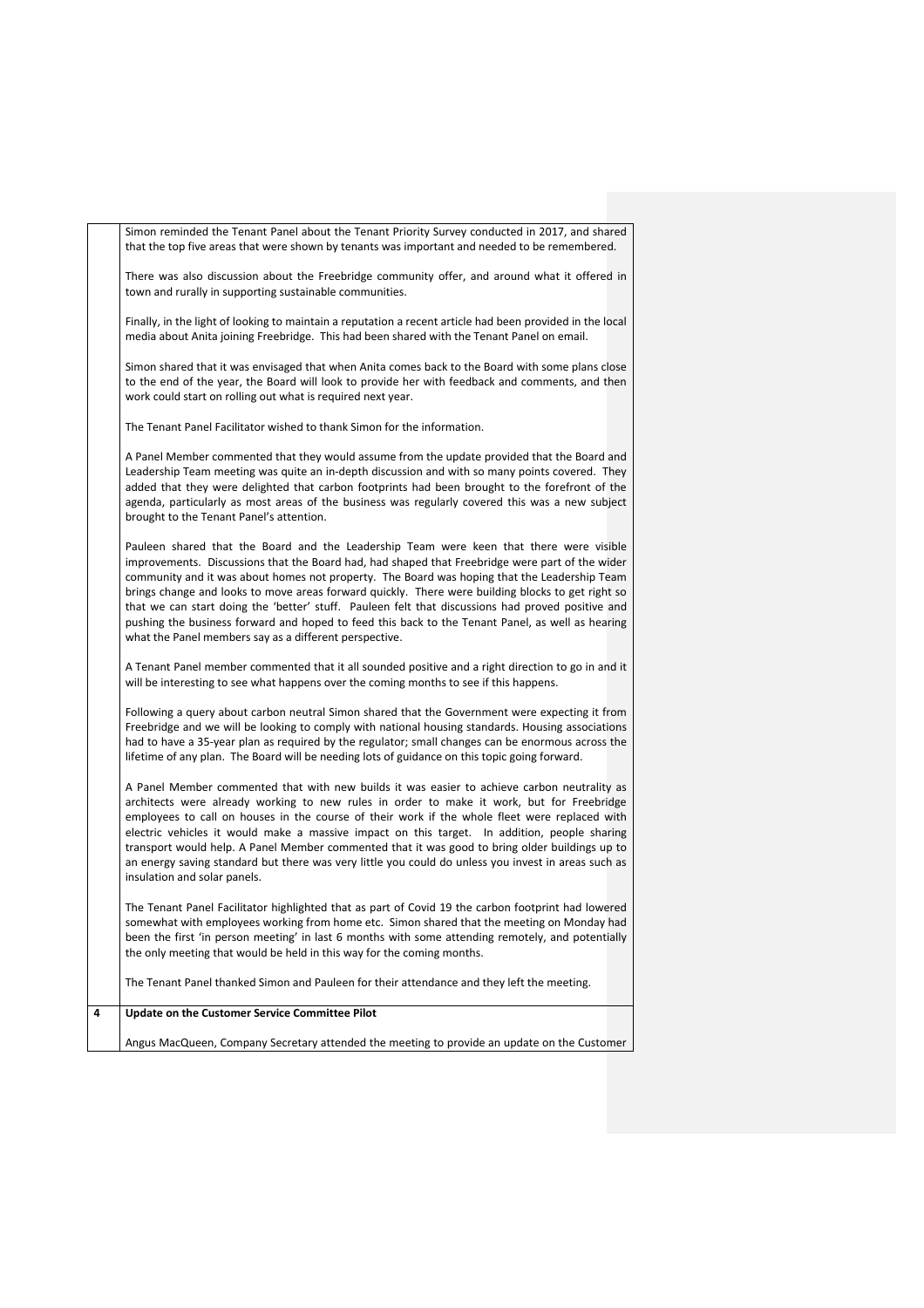|   | Service Committee pilot.                                                                                                                                                                                                                                                                                                                                                                                                                                                                                                                                                                                                                                                                                                                                                                                                                                                                                                                                                                                                                                                                                                                                                                         |                                                                          |
|---|--------------------------------------------------------------------------------------------------------------------------------------------------------------------------------------------------------------------------------------------------------------------------------------------------------------------------------------------------------------------------------------------------------------------------------------------------------------------------------------------------------------------------------------------------------------------------------------------------------------------------------------------------------------------------------------------------------------------------------------------------------------------------------------------------------------------------------------------------------------------------------------------------------------------------------------------------------------------------------------------------------------------------------------------------------------------------------------------------------------------------------------------------------------------------------------------------|--------------------------------------------------------------------------|
|   | He shared that the pilot had been on hold due to covid-19 and lockdown but it had restarted.                                                                                                                                                                                                                                                                                                                                                                                                                                                                                                                                                                                                                                                                                                                                                                                                                                                                                                                                                                                                                                                                                                     |                                                                          |
|   | The Committee would have its first meeting on $2nd$ November. As a key part of the pilot was to see<br>how the Tenant Panel and Committee worked together, to avoid duplication, there may be times<br>where the Tenant Panel and the Committee are looking at the same topics but from a different<br>angle. As the pilot progresses, we will see how it develops. He shared that Anita was keen that the<br>Committee were successful and that the pilot continued.                                                                                                                                                                                                                                                                                                                                                                                                                                                                                                                                                                                                                                                                                                                            |                                                                          |
|   | The Company Secretary wished to thank those of the Panel who assisted with the test of the<br>equipment earlier in the week and it was helpful. The AGM was on Monday 21 September at 12.45<br>pm virtually via Zoom.                                                                                                                                                                                                                                                                                                                                                                                                                                                                                                                                                                                                                                                                                                                                                                                                                                                                                                                                                                            |                                                                          |
|   | A Panel member commented that if there in time was a diagram to explain the relationship and<br>workings of the Committee and the Tenant Panel it would help them understand it future, and the<br>Company Secretary agreed to note this suggestion.                                                                                                                                                                                                                                                                                                                                                                                                                                                                                                                                                                                                                                                                                                                                                                                                                                                                                                                                             |                                                                          |
|   |                                                                                                                                                                                                                                                                                                                                                                                                                                                                                                                                                                                                                                                                                                                                                                                                                                                                                                                                                                                                                                                                                                                                                                                                  | Deleted: The T                                                           |
|   | The Tenant Panel thanked the Company Secretary for attending and he left the meeting.                                                                                                                                                                                                                                                                                                                                                                                                                                                                                                                                                                                                                                                                                                                                                                                                                                                                                                                                                                                                                                                                                                            | often be overla<br>of times, it will<br>group interact:<br>was no reason |
| 5 | Response to Feedback in Regard to Customer Satisfaction and Performance at July Tenant Panel<br>Meeting                                                                                                                                                                                                                                                                                                                                                                                                                                                                                                                                                                                                                                                                                                                                                                                                                                                                                                                                                                                                                                                                                          | minutes of the<br>sharing with th<br>Executive. 1                        |
|   | The Communications Business Partner attended the meeting to provide feedback to the Tenant<br>Panel following their discussions at the July meeting for the first quarter data. He clarified that the<br>data that the Tenant Panel had received was for the Tenant Panel rather than Streets Ahead.                                                                                                                                                                                                                                                                                                                                                                                                                                                                                                                                                                                                                                                                                                                                                                                                                                                                                             |                                                                          |
|   | <b>Responses to style:</b>                                                                                                                                                                                                                                                                                                                                                                                                                                                                                                                                                                                                                                                                                                                                                                                                                                                                                                                                                                                                                                                                                                                                                                       |                                                                          |
|   | Frowning face on positive data - the team had since changed the data presentation and will remove<br>this for the next issue.<br>Will ensure that a review of the amount of different colours is reviewed for the next issue.<br>Information presented was commented as being too simple and could insult the intelligence of<br>most tenants.                                                                                                                                                                                                                                                                                                                                                                                                                                                                                                                                                                                                                                                                                                                                                                                                                                                   |                                                                          |
|   | <b>Performance Data</b>                                                                                                                                                                                                                                                                                                                                                                                                                                                                                                                                                                                                                                                                                                                                                                                                                                                                                                                                                                                                                                                                                                                                                                          |                                                                          |
|   | Compliment data assessment $-$ how do we determine a compliment? $-$ We take<br>$\bullet$<br>comments when customers have made an effort to contact us to let us know and they are<br>logged. Some can be with lots of words and some can be simple.<br>Conducting a survey once a repair taken place? Recently when it had been in place it<br>$\bullet$<br>hadn't proved useful due to low response numbers, but we are looking at reviewing that<br>again and it may be put back in place and the Panel will be consulted with.<br>Complaints data – is there a split between in-house and contractors? We do keep an eye<br>$\bullet$<br>on where the complaints are coming from within Freebridge and whether they are from in-<br>house operations or from contractors. All contracts have contract managers so if there are<br>problems we will discuss this directly with contractors. Contractor's employees are<br>provided the Mary Gober Customer Service training.<br>The Communications Business<br>Partner agreed to seek more information from the Customer Service Manager on data to<br>show the ratio of complaints whether they are in-house or from contractors and for all |                                                                          |
|   | future statistics that the Panel review and monitor.                                                                                                                                                                                                                                                                                                                                                                                                                                                                                                                                                                                                                                                                                                                                                                                                                                                                                                                                                                                                                                                                                                                                             |                                                                          |

 $\overline{\phantom{a}}$ 

• Jobs carried out by in-house operatives and contracts ratio – The Communications Business

**Deleted:** The Tenant Panel Facilitator shared that there will<br>often be overlap and until the Committee has met a couple<br>of times, it will not be possible to have details of how each<br>group interacts. The Company Secretary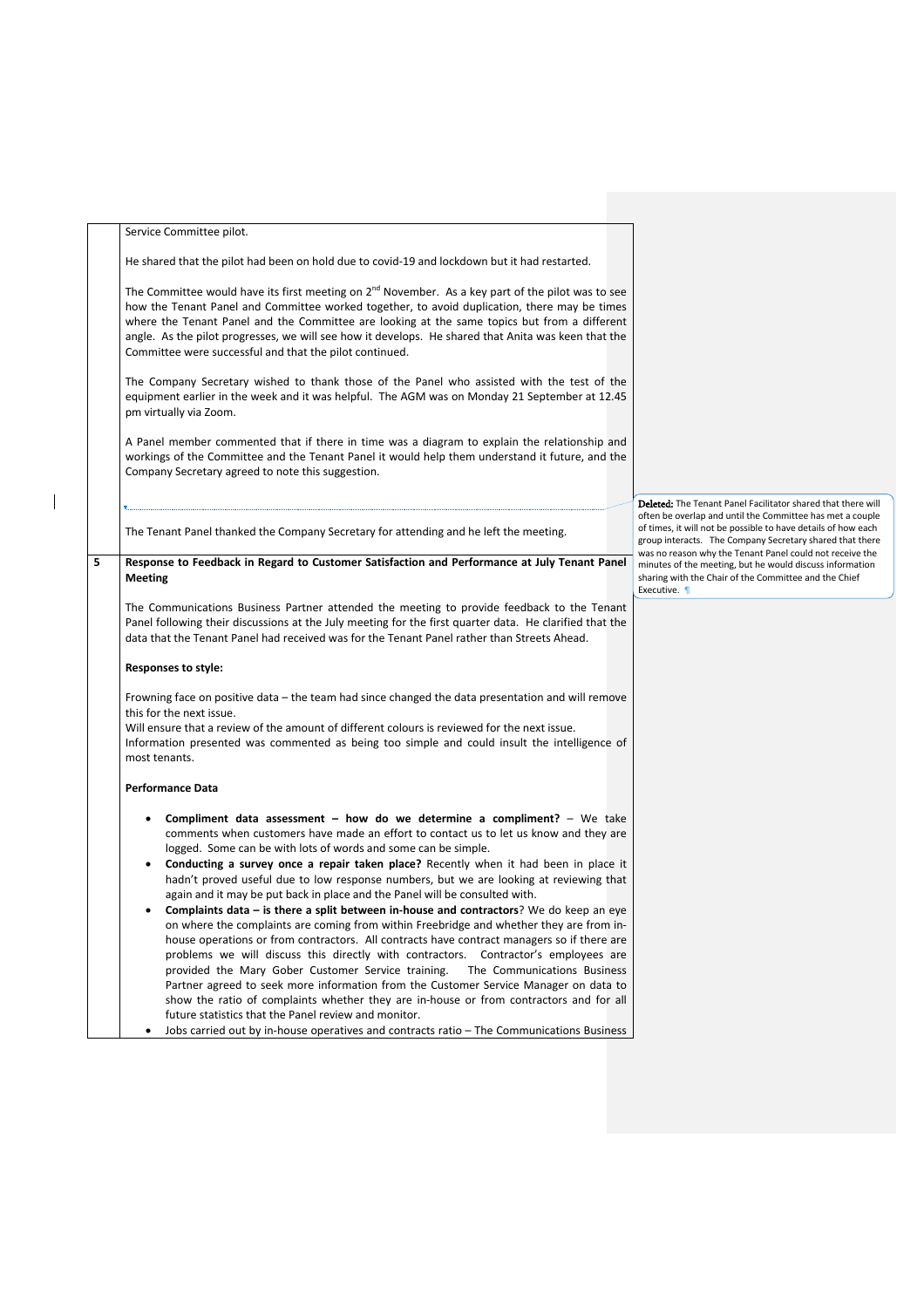Partner agreed to ask for the information on the Panel's behalf to be shared with the Tenant Panel at their next meeting about customer services. • **Repairs performance** – Comments were noted that the it hadn't been what Freebridge wished it to be and there was a lot of ongoing work in that area. • **Data Trends** – The Communications Business Partner agreed to seek two years' worth of data for the next review stats provided about performance. • **Complaints target -** The complaints target was not zero officially, though it was a desire not to have any complaints, the targets were there to encourage teams to do the best they can. • **Repairs during lockdown** – Following a query the Communications Business Partner advised that there was a backlog of repairs and during the onset of the outbreak, there had been less repairs calls. The Communications Business Partner shared that if the Panel members generally had questions about information they receive please do contact him direct to query. A Panel Member commented that a complaint or negative feedback was not always a bad thing, as it may be based on training staff to learn from the mistakes. The Communications Business Partner shared that complaints were useful and they do alert us to the fact that we are doing something wrong so that we can improve, and we are getting better at understanding what the learning outcomes are from the complaints we receive and hold people to account. The Tenant Panel thanked the Communications Business Partner for his attendance and he left the meeting. The Panel agreed to receive the Customer Service and Performance data at the earliest time after the end of each quarter but on their own, and then as a result of queries they have invite a response from management at the meeting after. The Governance Coordinator agreed to arrange. **6 Development Slot – Home Standard** The Tenant Panel had received a copy of the Home Standard as part of their development plan in 2020. A Panel Member felt the document was written well and covered everything within this topic area, but felt Freebridge was not covering some aspects of it. They felt that specifically Freebridge needed to meet the standards and design quality on the homes bill, and these were not being upheld in their (1.1 sub b), in older housing stock. The Panel agreed that they wished to know about water safety within homes and how that was reported or regulated within statutory requirements, the Governance Coordinator agreed to seek a response. A Tenant Panel Member shared that they had received a letter from Freebridge about an Electrical insulation conduct report due on their home, but they were unclear what it meant and if they needed to do anything. The Governance Coordinator agreed to feedback that this terminology was unclear and whether it may be possible to provide more explanation to tenants. The Tenant Panel also wondered whether if there are fire alarm checks and other checks routinely being done if this and any asbestos surveys could not be done at the same time, the Governance Coordinator agreed to find out more and provide a response. The Governance Coordinator also agreed to find out what arrangements had been put in place to check the fire alarms that needed to be tested since the onset of lockdown, particularly on schemes and in the flats.

The Governance Coordinator agreed to find out from the Director of Housing what had been in place to check up on vulnerable tenants and those that were not accessing the paid for daily call